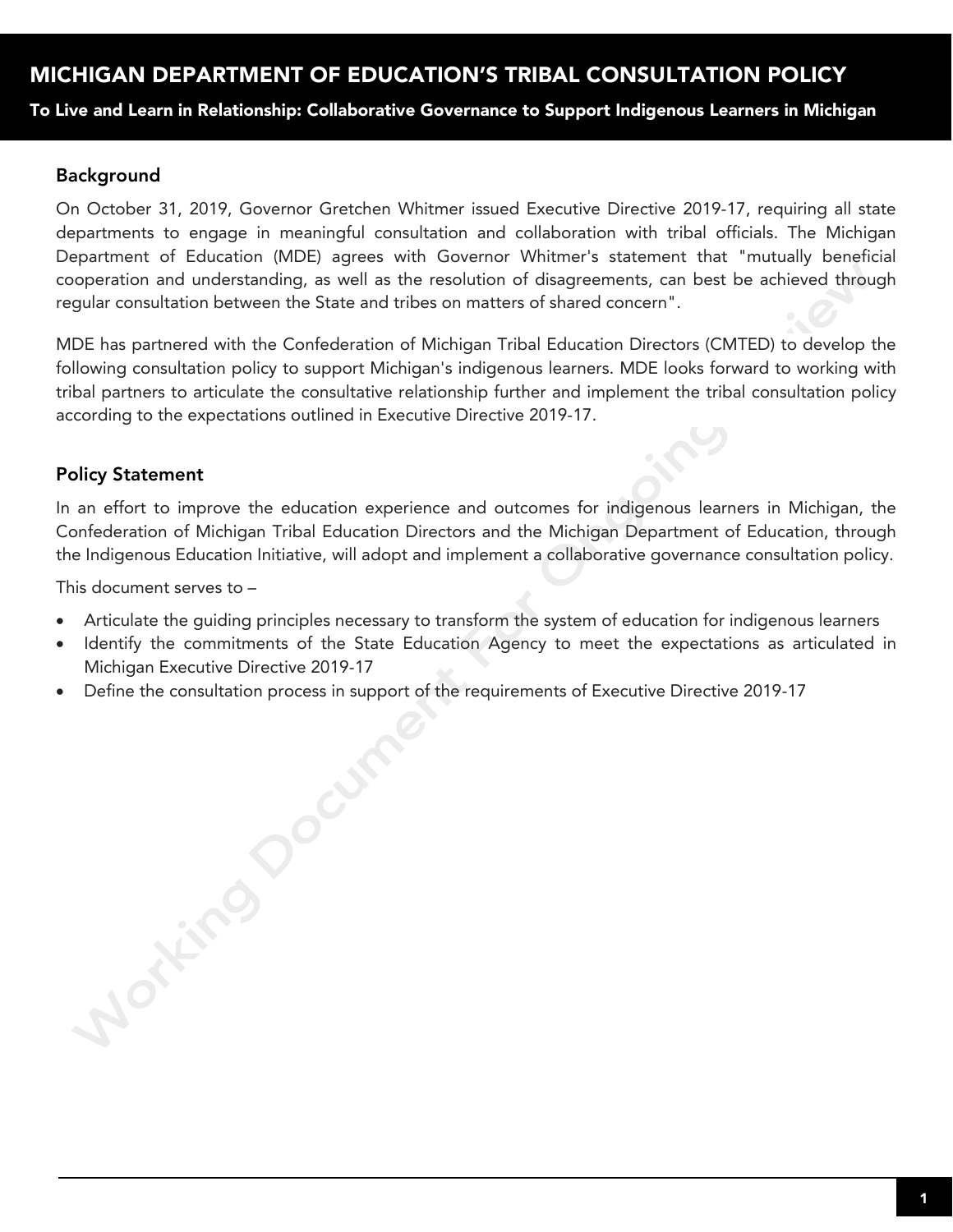To Live and Learn in Relationship: Collaborative Governance to Support Indigenous Learners in Michigan

### Guiding Principles

MDE seeks to foster and facilitate positive government-to-government relations between the state agency and the 12 federally recognized tribes in Michigan. Rather than driving consultation policy development from the need to comply with federal and state requirements, MDE's Indigenous Education Initiative and CMTED are working in partnership to ensure inclusive and meaningful collaboration between the state education agency and Michigan's tribes.

MDE has adopted a relational approach to consultation and engagement with the Michigan tribal nations. To be clear, this approach is not new to indigenous communities, but rather a recognition of an indigenous way of being and learning.

Guiding principles for this shared work include, but are not limited to –

- The fundamental basis of effective consultation is recognition and respect for tribal sovereignty. Federally recognized tribes are sovereign governmental entities and, as such, maintain a government-to-government relationship with the federal government. Tribal governments have primary authority and responsibility for each tribe's land and citizens.
- Tribes are not merely a homogenous stakeholder group but are distinct sovereign nations that predate the United States' formation and maintain a unique political status and should be engaged accordingly.
- Communication and coordination with tribal partners are essential to the implementation of a meaningful

tribal consultation policy.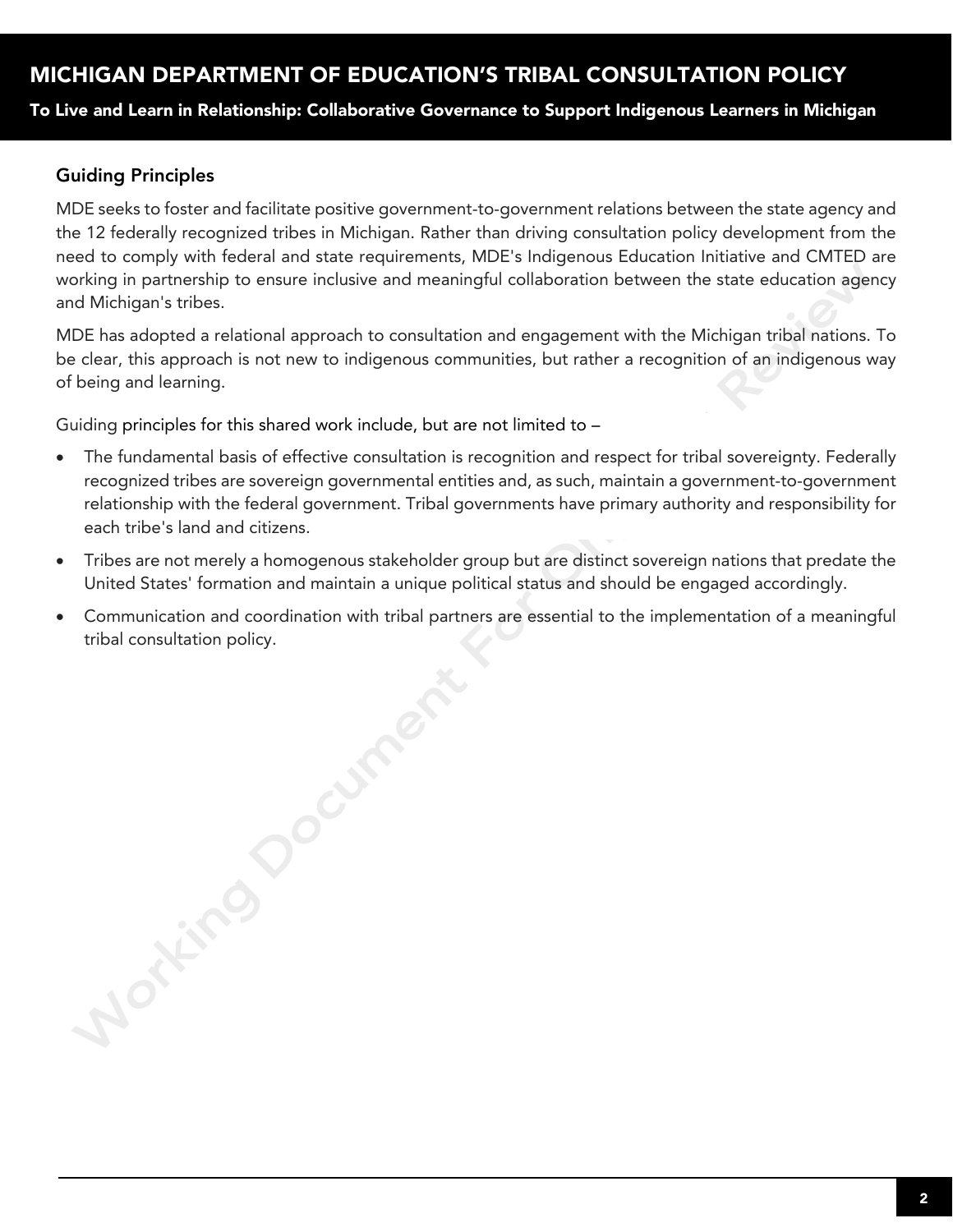To Live and Learn in Relationship: Collaborative Governance to Support Indigenous Learners in Michigan

### Commitment of the State Education Agency to Live and Learn in Relationship

Tribal communities have committed to the education of their learners since time immemorial. Tribes have extended this support to all learners in Michigan, as evidenced by establishing the Native American Heritage Fund, tribal-state gaming compacts, tribally run public school academies, tribally controlled community colleges, and scholarships to non-tribal students attending public institutions. Since 1993, tribes have contributed over \$534 million to local and state governments.

MDE recognizes and commends the tribes for their ongoing support of education in Michigan. The empowerment of Michigan's indigenous communities – whether on ancestral treaty lands or with individuals living in Michigan's urban centers – is supported through recognition of indigenous-based knowledge systems. Adopting an indigenous framework of consultation demonstrates MDE's commitment to co-exist in relationship with the tribes. As a result of embracing this approach, MDE stands together with the tribes in shared responsibility to support indigenous learners' educational outcomes in Michigan.

#### Commitment One: The relationship will be valued and sustained.

The relationship between indigenous peoples and the government is based on a legacy of genocide and forced assimilation. The First Americans were regarded as inferior, undeserving of equality, and never introduced to equity. The historical stain this country has in its relationship with its first citizens plays out in federal and state policy and practice to this day.

The history, and all too frequent current experience, for indigenous communities is to be easily forgotten, readily dismissed, and willfully ignored. This invisibility has led to the inequities in education for our indigenous learners and has directly contributed to decades of mistrust.

To visit, to laugh, to be seen, to trust one another – these are the virtues of indigenous communities then and now. These virtues have ensured the survival of the People of the Three Fires (Ojibwe, Odawa, and Potawatomi). They are the core attributes of the Anishinaabek community. This traditional way of life is why authentic and mutually respectful relationships are vital to this shared work.

The work to date could not have been undertaken without the significant contributions from MDE's primary tribal education partner – the Confederation of Michigan Tribal Education Directors (CMTED). This strengthening partnership between MDE and CMTED has been and continues to be a model for authentic consultative relationships.

Adopting an indigenous framework of consultation demonstrates a shared commitment to an authentic consultative relationship between the tribes and the state education agency. CMTED has been a true partner with MDE during the development of this policy and will continue to be central to adopting and implementing an indigenous approach to consultation in support of indigenous children in Michigan.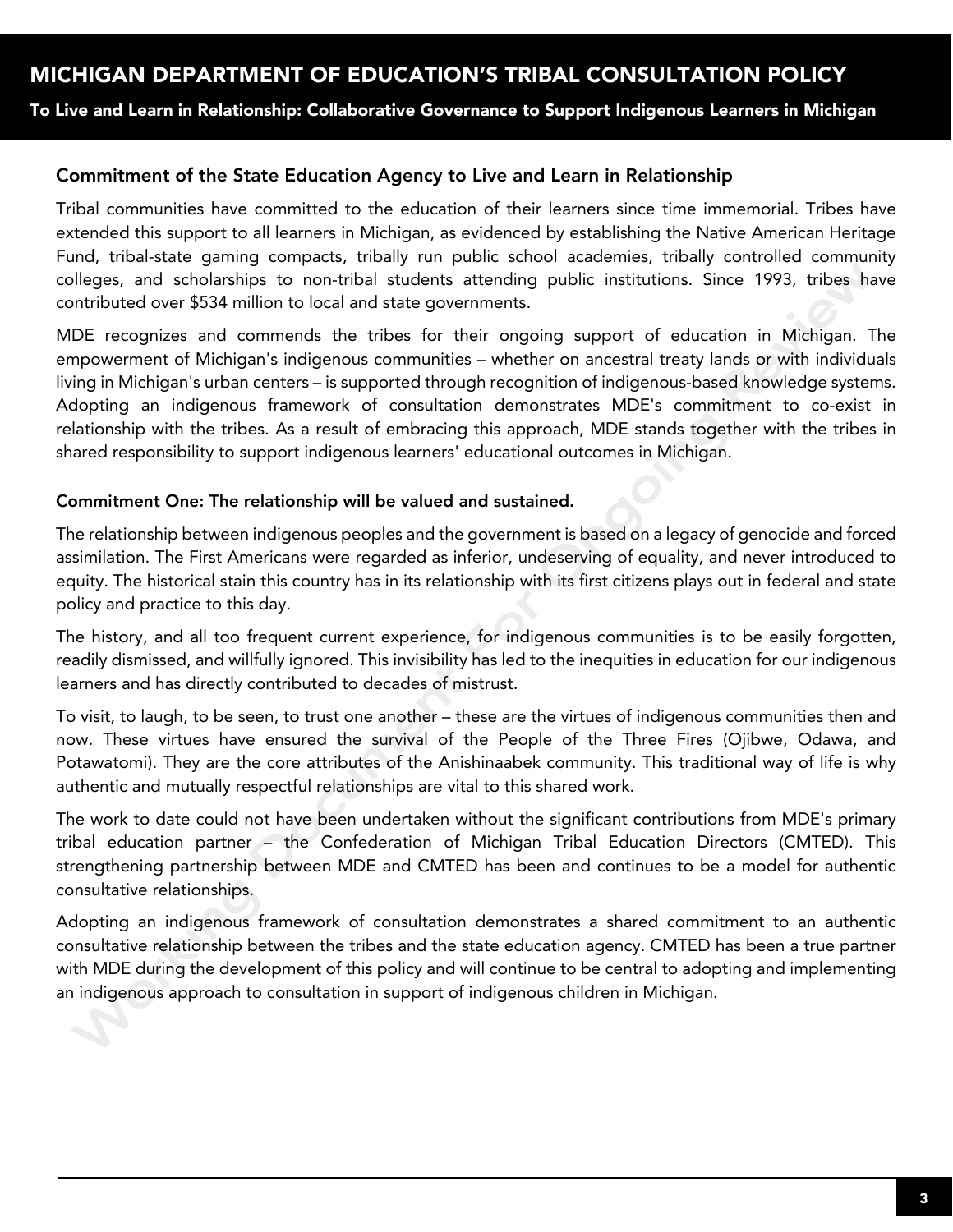To Live and Learn in Relationship: Collaborative Governance to Support Indigenous Learners in Michigan

#### Commitment Two: The governance will be collaborative.

In response to Michigan Executive Directive 2019-17, MDE, in partnership with CMTED, is adopting a collaborative governance framework of consultation that embraces tribal sovereignty and leverages federal and state requirements. This inclusionary approach is both beneficial and respectful to the indigenous peoples of Michigan. This approach also dramatically expands the understanding of state institutions and representatives seeking to work directly with tribes.

The goal of collaborative governance is to create a new system, inclusive of an evolved approach to consultation, that promotes equity and access for indigenous learners and their communities. Michigan is looking to make systemic transformation toward equity at a different level of the education system, namely, the relationship and agreements between state agencies and tribes.

#### *Development of Collaborative Governance Structure*

**Montingo** 

Collaborative governance refers to an explicit strategy of incorporating partners into mutual and consensusoriented decision-making processes, emphasizing three core contingencies: time, trust, and interdependence. Through this process, governance is shared vertically and horizontally with different members of the system having different responsibilities. The decision-making process is collaborative and circular in nature between and within systems.

Collaborative governance involves joint activities, interconnected structures, shared resources, and the development of a structured arrangement. To address the consultation policy expectations as articulated in Michigan Executive Directive 2019-17, MDE will advance the existing consultative engagement process with tribal education leadership through its partnership with CMTED. In addition, MDE will expand the consultative relationship to engage specifically with elected leaders at the state and tribal levels and broaden its efforts to engage with additional tribal education community members.

Levels of the collaborative governance structure to support consultation are outlined in the table on the following page. Creating a collaborative governance structure will ensure the existing consultative relationship is furthered while also providing targeted engagement opportunities with elected leaders of the tribes and the state.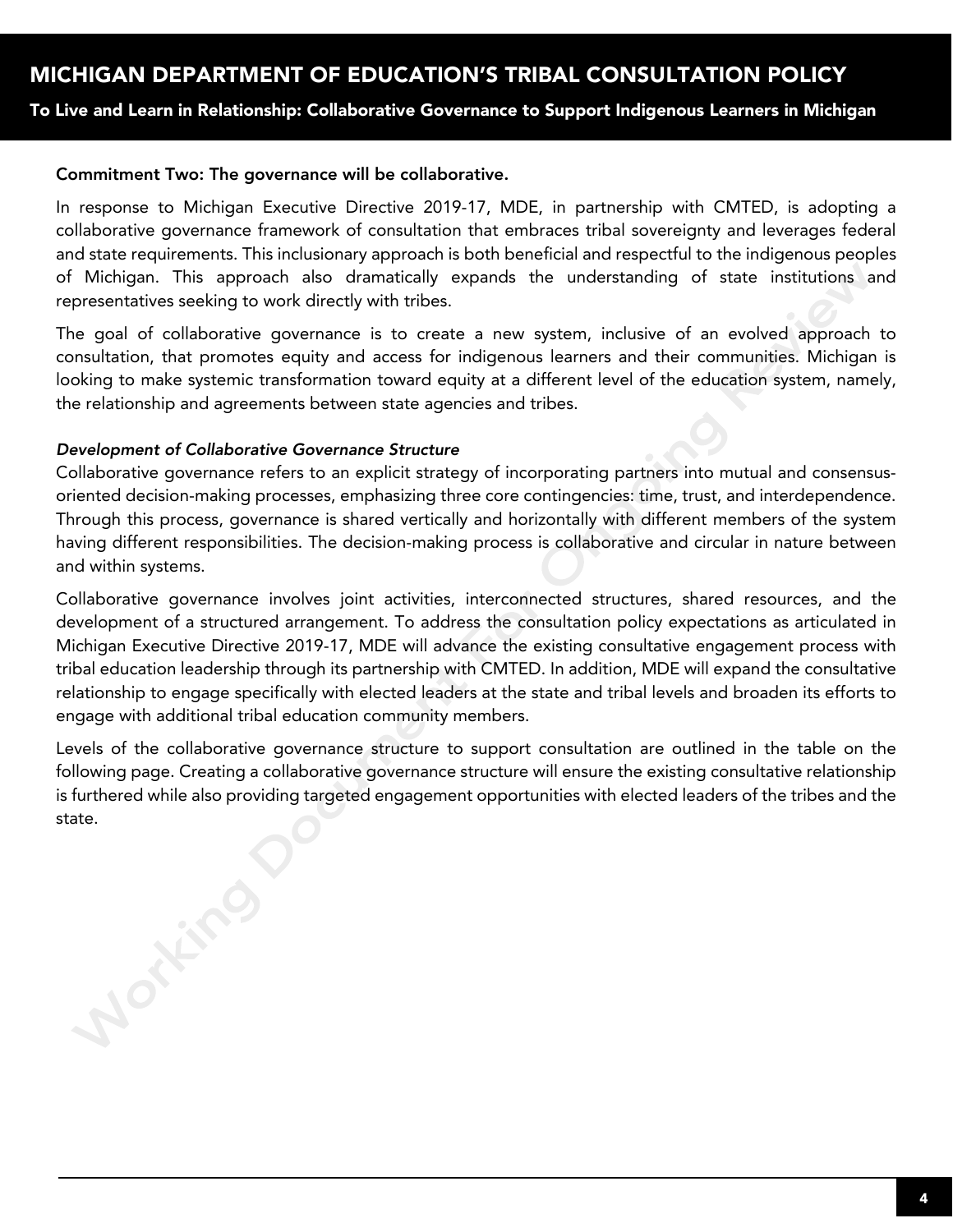To Live and Learn in Relationship: Collaborative Governance to Support Indigenous Learners in Michigan

| <b>Roles</b>                                                                                                      | Responsibilities                                                                                                                                                                                                                                                                                                                                                                                                                                                                                                                          |
|-------------------------------------------------------------------------------------------------------------------|-------------------------------------------------------------------------------------------------------------------------------------------------------------------------------------------------------------------------------------------------------------------------------------------------------------------------------------------------------------------------------------------------------------------------------------------------------------------------------------------------------------------------------------------|
| CMTED Chair + Indigenous<br><b>Education Initiative Director</b>                                                  | MDE's Indigenous Education Initiative will send all education discussion items<br>originating from the department to the CMTED Chair for initial review. The<br>CMTED Chair will determine the timeline and approach for routing identified<br>discussion items to CMTED Leadership Team for consideration.                                                                                                                                                                                                                               |
| <b>CMTED Executive Leadership</b><br>Team + MDE Indigenous<br><b>Education Initiative Team</b>                    | During monthly calls (and additional communications as needed), decisions<br>will be made by the CMTED Leadership Team regarding engagement with<br>CMTED as a collective on identified issues and opportunities.                                                                                                                                                                                                                                                                                                                         |
|                                                                                                                   | MDE's Indigenous Education Initiative will work with CMTED Leadership<br>Team to identify MDE resources needed, including, but not limited to,<br>federal and state policy and program expertise.                                                                                                                                                                                                                                                                                                                                         |
| CMTED + MDE senior staff                                                                                          | CMTED will continue to serve as the consultative body for MDE. A quarterly<br>meeting structure will be utilized to engage the tribal education directors<br>from each of the 12 federally recognized tribes. Convenings with CMTED as<br>a collective will continue quarterly with additional requests for engagement<br>at the request of the CMTED Executive Leadership Team. Variations on how<br>CMTED members route questions to tribal leadership and handle delegate<br>authority will be identified and adhered to as requested. |
|                                                                                                                   | Matters will be elevated to MDE Senior Staff, including, but not limited to,<br>the state superintendent as jointly determined by CMTED Leadership Team<br>and MDE's Indigenous Education Initiative. Processes for engagement with<br>MDE senior staff will be identified and adhered to as requested.                                                                                                                                                                                                                                   |
| Elected tribal leaders + state<br>elected leaders (including<br>State Board of Education or<br>Governor's Office) | Issues and opportunities will be elevated to the elected leadership of both<br>the state and/or the tribe(s) as determined by either CMTED or MDE<br>Leadership.                                                                                                                                                                                                                                                                                                                                                                          |
|                                                                                                                   | In addition to issue resolution as needed, elected leaders will be involved in<br>developing a proactive, shared strategy regarding indigenous learners'<br>education in Michigan.                                                                                                                                                                                                                                                                                                                                                        |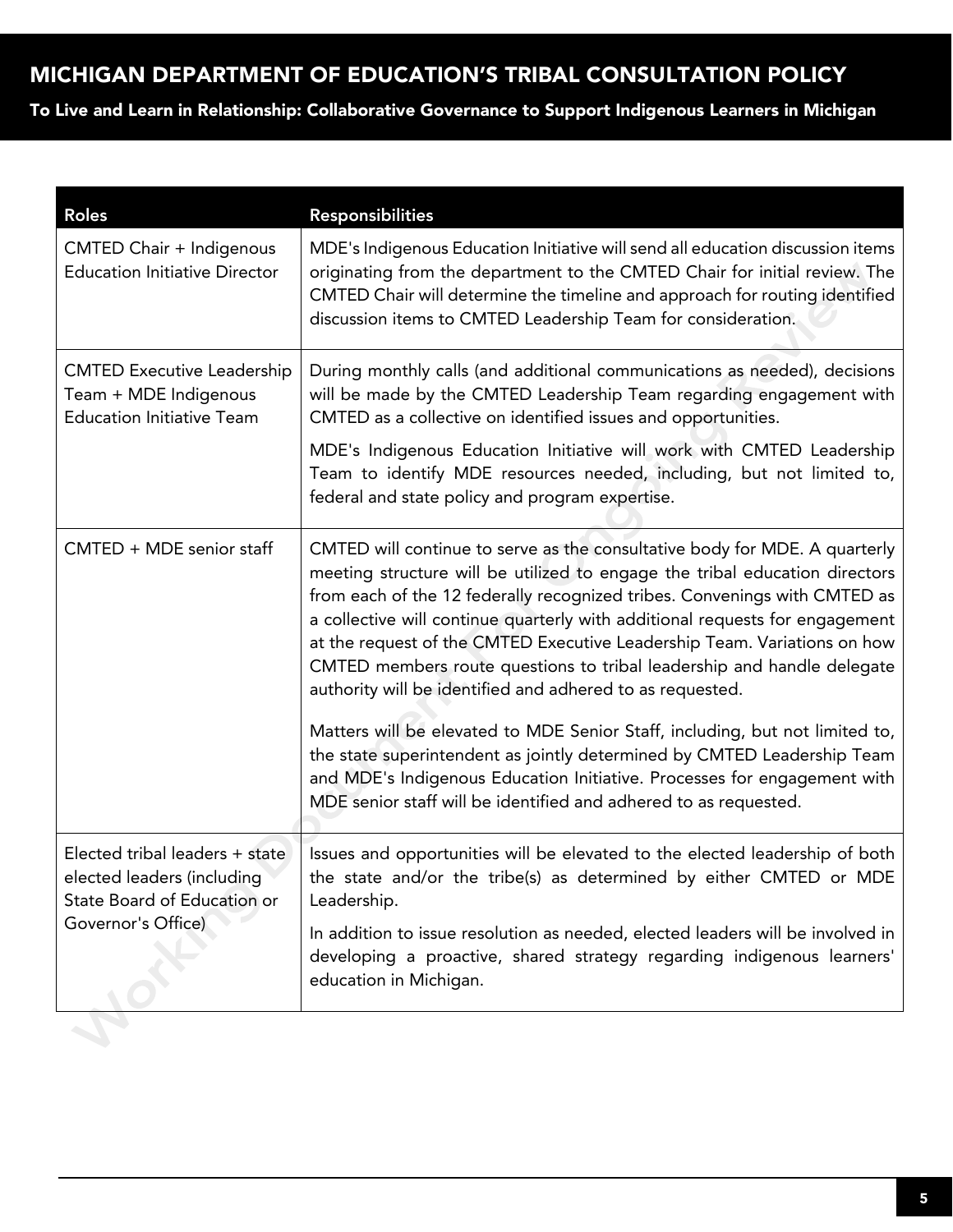To Live and Learn in Relationship: Collaborative Governance to Support Indigenous Learners in Michigan

#### *Establishment of Indigenous Education Coalition*

Mortino

In addition to the collaborative governance structure articulated above, MDE commits to establishing an Indigenous Education Coalition. The coalition will be proactive and forward-facing, leveraging the gift of foresight to develop a shared strategy for the education of indigenous learners in Michigan. The members will identify barriers and challenges to equitable education access, determine actions to address said barriers and challenges, and ascertain resources and opportunities to support named efforts.

The coalition will include but is not limited to indigenous youth, elders, tribal leaders, educators, urban community members, tribal organizations, state representatives, Governor's office representatives, Attorney General's office, state agencies, and local and intermediate districts.

An output of the coalition will be creating an annual report regarding the state of indigenous education in Michigan. The report will include, but is not limited to, results of surveying efforts in the indigenous communities in Michigan, quantitative data specific to student outcomes, a summary of the issues to be addressed, and strategies being utilized to support indigenous learners.

#### Commitment Three: The learning will be mutual, shared, and reciprocal.

As noted in Michigan Executive Directive 2019-17, each state agency must provide annual training on tribalstate relations for all department employees who have direct interactions with tribes or who work on matters that have direct implications for tribes. This training will address the fundamentals of tribal sovereignty, tribal treaty rights, and tribal governance. It will also provide a historical overview of Indian tribes in Michigan, with lessons on indigenous dispossession and Indian boarding schools. The governor's advisor on tribal-state affairs will provide the necessary training materials.

In addition to the training requirements noted above, MDE's Indigenous Education Initiative will continue to host Listening and Learning Forums for both MDE and CMTED. The Listening and Learning Forums are designed by the Indigenous Education Initiative to introduce and strengthen the knowledge base of MDE staff on educational issues facing the 12 federally recognized tribes of Michigan and provide opportunities for CMTED to learn about state and federal education programs.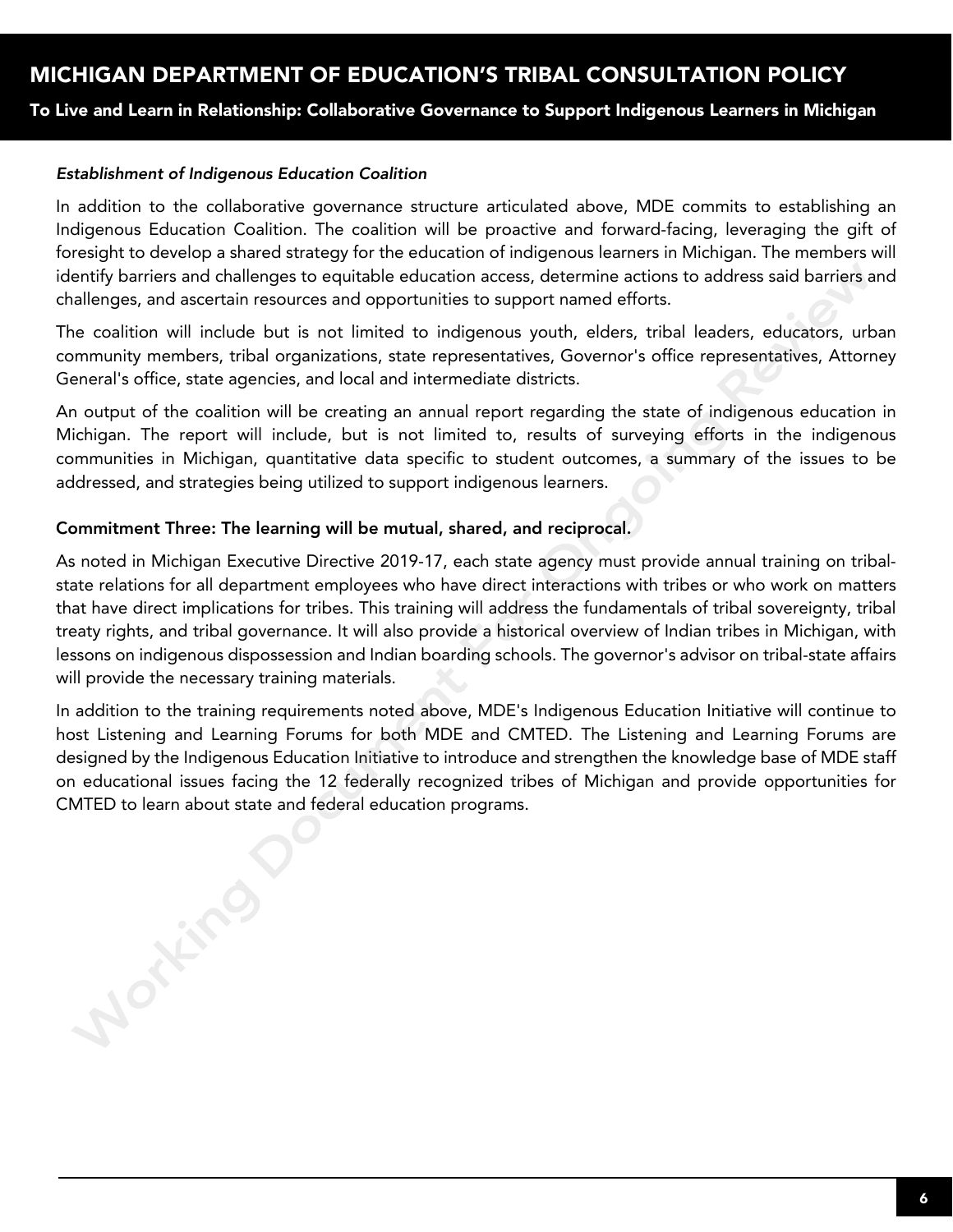To Live and Learn in Relationship: Collaborative Governance to Support Indigenous Learners in Michigan

### Consultation Processes and Procedures

Executive Directive 2019-17 requires a process of tribal consultation designed to ensure meaningful and mutually beneficial communication and collaboration between these tribes and the departments on all matters of shared concern.

MDE, and its tribal education partners, believe consultation is a multi-phased ongoing process, not an event. The consultative effort must be based on established relationships, collaborative processes, and shared priorities. This inclusionary approach, utilizing a historic indigenous knowledge base for consultation, is both beneficial and respectful to Michigan's indigenous peoples. This approach also greatly expands the understanding of state institutions and representatives seeking to work directly with tribes.

The work to date has repeatedly demonstrated there is no 'one size fits all' approach to consultation. A tribal consultation process needs to be adopted and implemented that is flexible and can be tailored to MDE, and the tribes' specific needs. The following phases for consultation between MDE and Michigan's tribal nations are listed below to operationalize this collaborative, iterative approach.

All phases of the consultation process will be co-managed using the collaborative governance structure described above. For each phase of the consultation process, MDE, in partnership with CMTED, will identify the protocols necessary to assess the process and identify improvements needed. Protocols for consensus and communication will be co-developed within 90 days of the acceptance of this policy.

#### Consideration Phase

The Consideration Phase is the first step of the consultation process and is characterized by the realization of the following objectives:

- 1. Determine that consultation is required or would benefit an initiative or identified area of work.
	- $\circ$  State-Initiated: When undertaking an activity, MDE will evaluate whether the action or decision may affect tribal interests such that consultation would be appropriate.
	- o Tribal-Government-Initiated: A tribal government may initiate the consultation process by identifying an activity that may be appropriate for consultation. MDE, in partnership with the requesting tribe, will evaluate whether the activity is suitable for consultation, affording substantial weight to the tribal government's request when performing the evaluation.
- 2. Define the complexity of the initiative or identified area of work, its potential implications, and any time or resource constraints relevant to the consultation process.
- 3. Identify the potentially affected consultative partners, including but not limited to tribes, local education agencies, intermediate school districts, community partners, and state agencies.
- 4. Determine and define the approach needed for meaningful consultation to be achieved.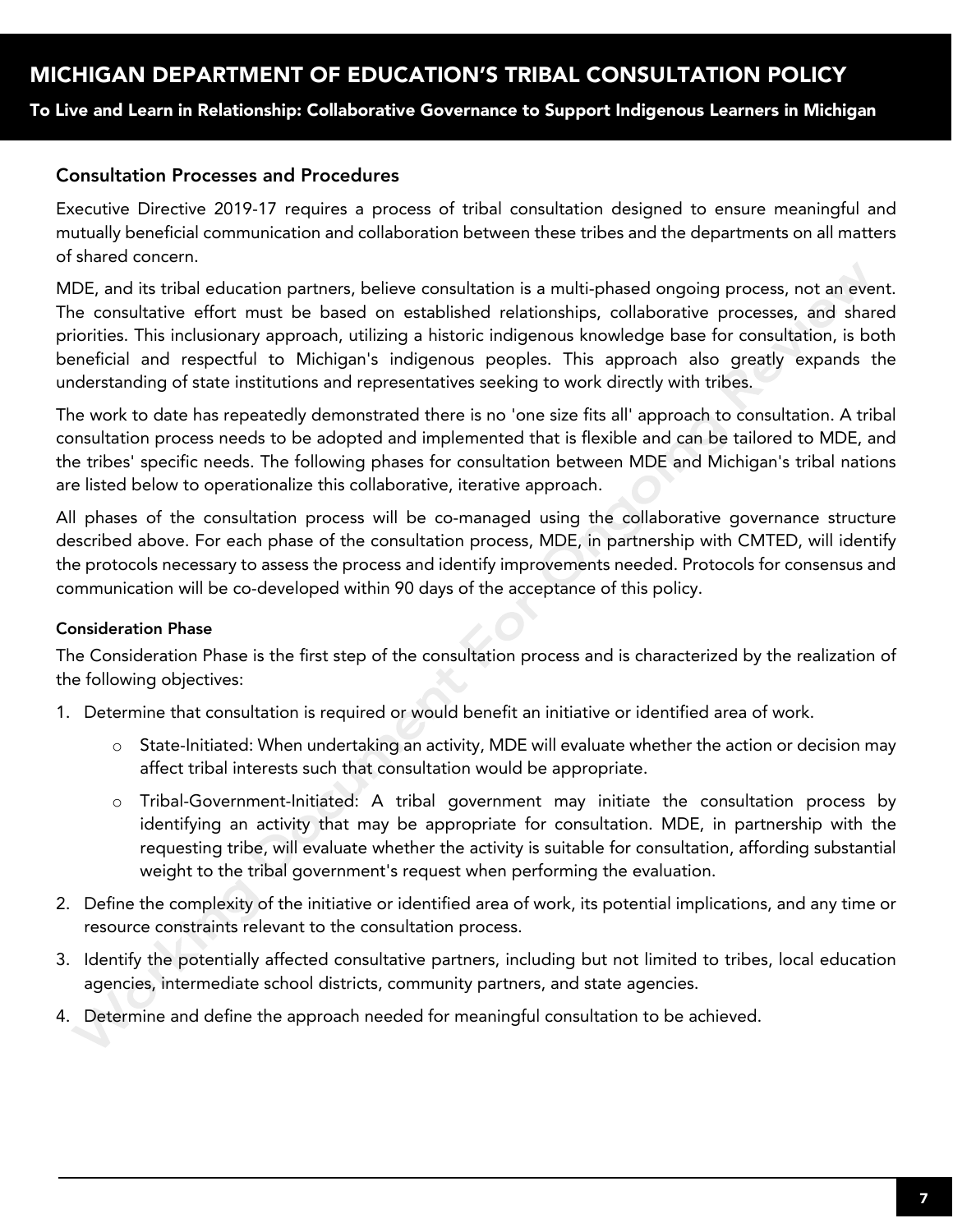To Live and Learn in Relationship: Collaborative Governance to Support Indigenous Learners in Michigan

The process through which the following objectives are achieved varies with the nature of the consultation. Regardless of the initiating party (MDE or the tribal government), the outcomes outlined in Objectives 2-4 will be achieved through collaboration between representatives from the Indigenous Education Initiative (on behalf of MDE) and the CMTED Executive Leadership (representing the federally recognized tribes of Michigan).

#### Notification Phase

The Notification Phase will occur after the Consideration Phase and proceed as mutually agreed upon by MDE and CMTED Leadership. Notification, which is the primary objective of this phase, may occur in various ways depending on the activity's scope and nature and the number of consultative parties involved. MDE will request the preferred mode of notification from each tribe annually. Notification may include emails, mailings, individualized telephone calls, or any number of other mutually agreed-upon means.

Regardless of the method used, the notification should include sufficient information so that recipients (e.g., tribal leaders, local education staff) can make informed decisions about their desire to engage in consultation. Notification should also occur sufficiently early in the process to allow for meaningful input by all parties.

#### Input Phase

The Input Phase will include a range of interactions, including written and oral communications, meetings, webinars, conference calls, on-site visits (i.e., community and cultural events), and other appropriate interactions depending upon the specific circumstances involved and determined in the Consideration Phase.

Throughout this phase, MDE's Indigenous Education Initiative will coordinate with both tribal and MDE officials to respond to their needs for information and provide opportunities to provide, receive, and discuss input. During this phase, the consultation requesting party will consider the input regarding the activity, plan, or identified area of work in question.

With indigenous knowledge and teachings as a driving force, the collaborative approach to consultation necessitates community perspective inclusion. The utilization of tribal historians, fluent indigenous language speakers, teachers, community leaders, and, in particular, the indigenous youth themselves, combined with the tribal, political, and educational administration, is central to the indigenous consultation approach. As part of the Input Phase, consultative parties should engage with their respective communities about the process and its outcomes. Modeled after how tribal community leaders traditionally would ensure that the community's voice was accurately represented within consultative processes, getting broader community input is critical to ensure that the consultation participants accurately reflected the wishes of the communities they represent.

### Follow-up Phase

During the Follow-Up Phase, MDE will explain how input was considered in the final action(s), and each party will also provide feedback on the consultation process. The feedback will be in the form of written communication from MDE executive leadership involved in the consultation to the most senior tribal official involved in the consultation.